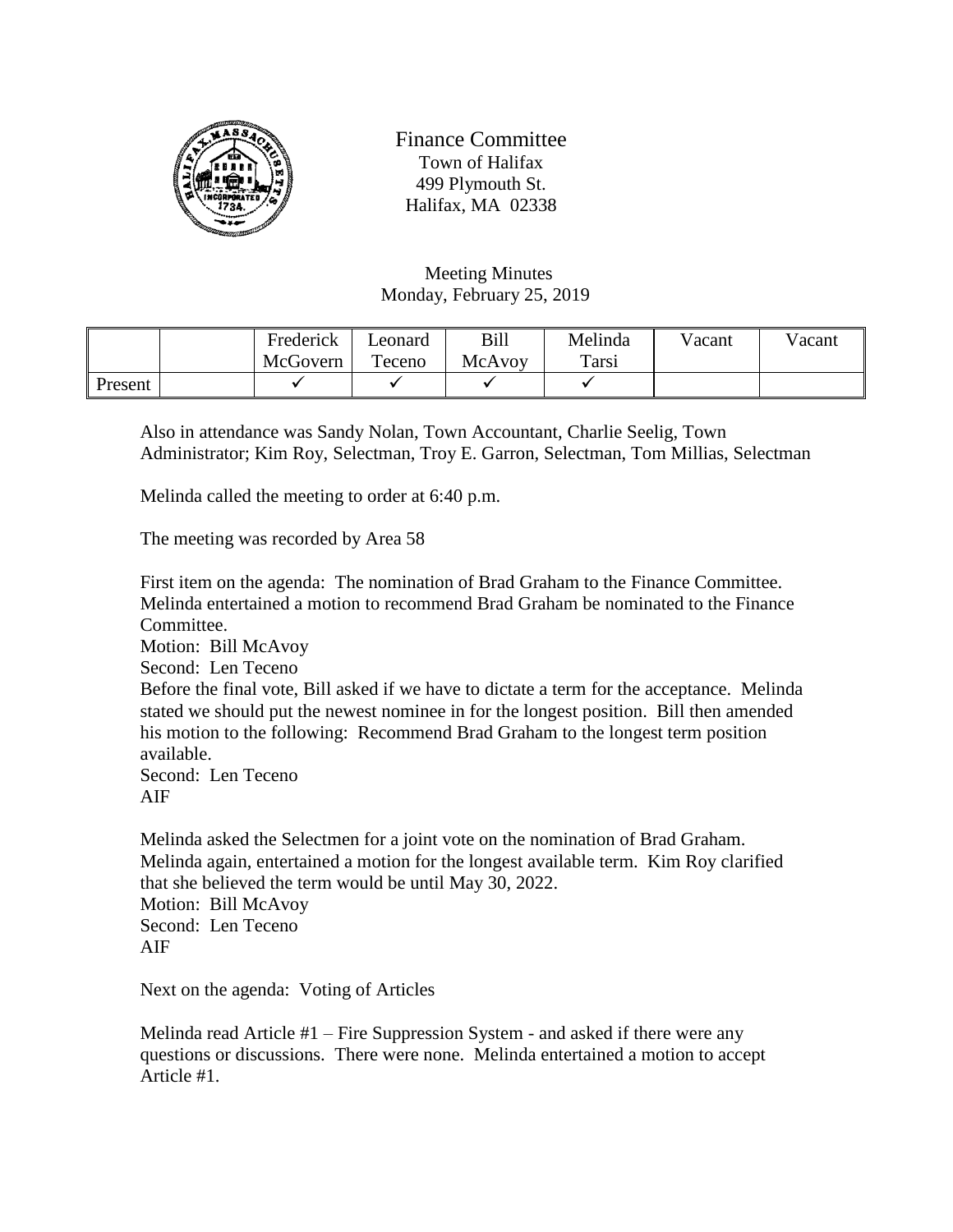## Motion: Bill McAvoy Second: Fred McGovern

Before a final vote was taken, Bill McAvoy stated that he is struggling with the cost and asked if we have a full breakdown. Charlie Selig stated yes. He stated that the project is not going to get any cheaper than now. Even if the town were to do this project in sections, it would still cost as much. This work can only be performed in the summer. There was a one week time frame between the sub bidders and general contractor bidders. Bill asked why a general contractor would be qualified to do all work except the fire suppression work. Charlie stated the general contractor is qualified for all other work and paperwork associated with the project, and oversees the project. The general contractor chooses the sub bidders he wants to work with. The first time the project went out to bid, which was for the roof, doors, windows, siding and fire suppression, the town did not receive any bids. Tom believes the reason for this was the town originally attached a number to it. Bill asked how much Pope's Tavern was. Charlie stated close to three million. Fred pointed out that the \$977,000 may have been too low. Kim pointed out this article is what's before us now and we have to decide. Tom and Troy both stated there isn't a good "out" in this. Bill then asked if we have a breakdown between material and labor. Charlie stated no. Len then asked what the alternative would be. Charlie stated we wait until it fails. We're putting band aids on it, but it will fail. If we piece mail it, we end up spending more money because it has to go out for multiple bids, etc. He also stated we have money left over from windows, doors and siding. We will bond the fire suppression project in 2020. Sandy stated we bonded for three million +, but we don't know how much will be left. We voted seven million but we're not actually borrowing it. We bonded for just under four million.

Melinda then asked if everyone was comfortable calling for a vote. She entertained a motion to accept Article #1. Motion: Bill McAvoy Second: Len Teceno AIF

Melinda read Article #2 – Highway Garage Doors - and asked if there were any questions or discussions. There were none. Melinda entertained a motion to accept Article #2. Motion: Bill McAvoy Second: Fred McGovern AIF

Melinda read Article  $#3 - \text{Upgrade}$  Town's Website – and asked if there were any questions or discussions. Fred stated that he was confused about the \$7,500.00 cost for both Virtual Town Hall and Granticus. He also questioned the functionality differences between the old website and the new one. Charlie stated there may be more functionality with the new company and that it is a more robust company. Fred asked if the town votes no, do we have to vote on the \$4,500.00 cost of Virtual Town Hall. Charlie stated the current website is up on April 1, 2019. He will try to commit to Virtual Town Hall and will have to sign a contract. The Town cannot go without a website as there are legal ramifications to that. We must have a website. Fred stated he can't get a handle on